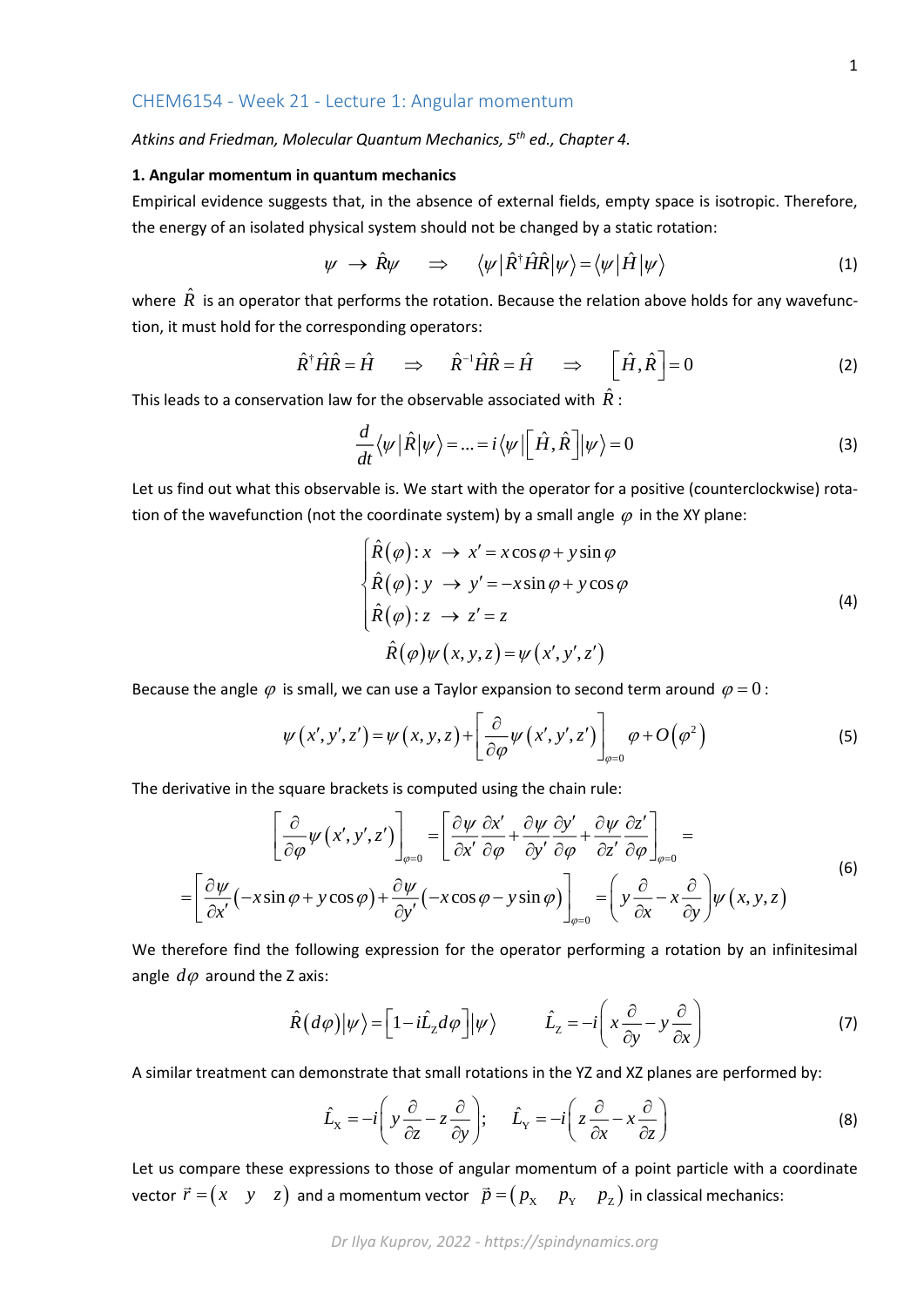$$
\vec{L} = \vec{r} \times \vec{p} = \begin{vmatrix} \vec{i} & \vec{j} & \vec{k} \\ x & y & z \\ p_x & p_y & p_z \end{vmatrix} = \begin{pmatrix} yp_z - zp_y \\ zp_x - xp_z \\ xp_y - yp_x \end{pmatrix} = \begin{pmatrix} L_x \\ L_y \\ L_z \end{pmatrix}
$$
(9)

The quantisation procedure in this case amounts to replacing all quantities in this definition with the cor-<br>responding quantum mechanical operators, which are:<br> $\hat{p}_x = -i \frac{\partial}{\partial x}, \quad \hat{p}_y = -i \frac{\partial}{\partial y}, \quad \hat{p}_z = -i \frac{\partial}{\partial y}, \$ 

responding quantum mechanical operators, which are:  
\n
$$
\hat{p}_X = -i \frac{\partial}{\partial x}, \quad \hat{p}_Y = -i \frac{\partial}{\partial y}, \quad \hat{p}_Z = -i \frac{\partial}{\partial z}, \quad \hat{x} = x, \quad \hat{y} = y, \quad \hat{z} = z
$$
\n(10)

The resulting operators match those in Eqs (7) and (8), these are *angular momentum operators*:

$$
\hat{L}_x = -i \left( y \frac{\partial}{\partial z} - z \frac{\partial}{\partial y} \right); \quad \hat{L}_y = -i \left( z \frac{\partial}{\partial x} - x \frac{\partial}{\partial z} \right); \quad \hat{L}_z = -i \left( x \frac{\partial}{\partial y} - y \frac{\partial}{\partial x} \right)
$$
(11)

They appear whenever a physical system has rotational dynamics or symmetry. Three more operators will be useful later. One is the *momentum square operator* – the sum of squares of  $\hat L_\chi$  ,  $\hat L_\gamma$  and  $\hat L_\mathrm{Z}$ :

$$
\hat{L}^2 = \hat{L}_X^2 + \hat{L}_Y^2 + \hat{L}_Z^2 \tag{12}
$$

The other two are *raising and lowering operators*, defined as:

$$
\hat{L}_{+} = \hat{L}_{\mathrm{X}} + i\hat{L}_{\mathrm{Y}} \qquad \hat{L}_{-} = \hat{L}_{\mathrm{X}} - i\hat{L}_{\mathrm{Y}} \tag{13}
$$

We will use them later to manipulate angular momentum eigenfunctions. It is easy to demonstrate by direct inspection that the following relations also hold:

$$
\hat{L}^{2} = \hat{L}_{-}\hat{L}_{+} + \hat{L}_{z}^{2} + \hat{L}_{z} = \hat{L}_{+}\hat{L}_{-} + \hat{L}_{z}^{2} - \hat{L}_{z}
$$
\n
$$
\hat{L}_{x} = \frac{\hat{L}_{+} + \hat{L}_{-}}{2}; \qquad \hat{L}_{y} = \frac{\hat{L}_{+} - \hat{L}_{-}}{2i}
$$
\n(14)

## **2. Angular momentum commutation relations**

Many equations that we will encounter later in the course involve operator *commutators*:

$$
[\hat{L}, \hat{S}] = \hat{L}\hat{S} - \hat{S}\hat{L}
$$
\n(15)

One can prove by direct inspection from the definitions given in Equation (11) the following *commutation relations* between the angular momentum projection operators:

$$
[\hat{L}_X, \hat{L}_Y] = i\hat{L}_Z, \qquad [\hat{L}_Y, \hat{L}_Z] = i\hat{L}_X, \qquad [\hat{L}_Z, \hat{L}_X] = i\hat{L}_Y
$$
\n(16)

One can also show that the total momentum operator commutes with all projection operators:

$$
[\hat{L}^2, \hat{L}_X] = 0, \quad [\hat{L}^2, \hat{L}_Y] = 0, \quad [\hat{L}^2, \hat{L}_Z] = 0 \tag{17}
$$

For commutators involving raising and lowering operators we similarly get:  
\n
$$
[\hat{L}^2, \hat{L}_{\pm}] = 0, \qquad [\hat{L}_{\pm}, \hat{L}_{\pm}] = 2\hat{L}_{Z}, \qquad [\hat{L}_{Z}, \hat{L}_{\pm}] = \pm \hat{L}_{\pm}
$$
\n(18)

## **3. Angular momentum eigenfunctions**

Because the angular momentum operators derived above generate three-dimensional rotations, it is natural to seek their eigenfunctions in spherical coordinates. After the transformation from Cartesian to spherical coordinates, the total momentum operator and the Z projection operator become: